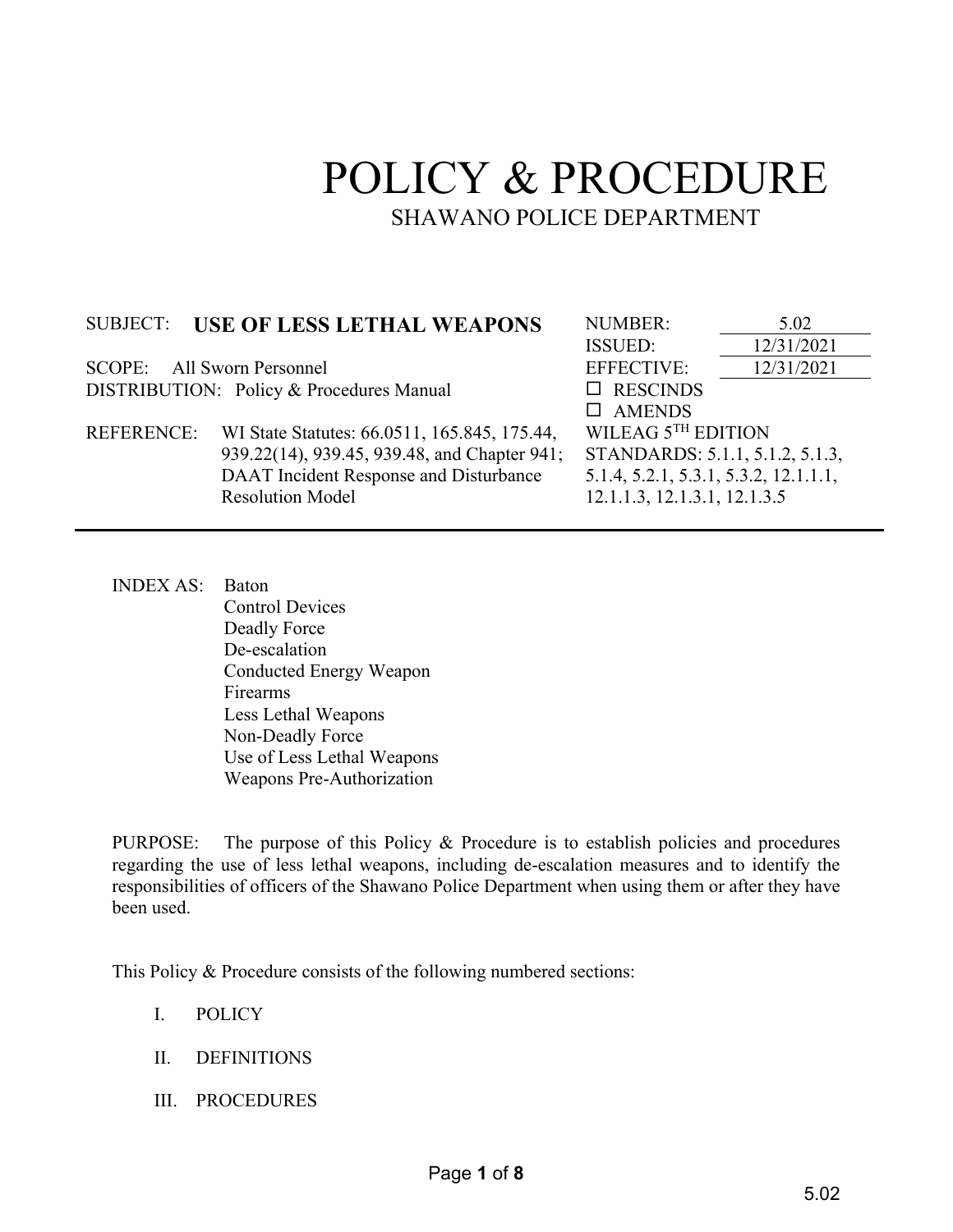## IV. TRAINING

## V. REPORTING THE USE OF FORCE

### VI. PUBLIC ACCESS TO POLICY & PROCEDURE

## I. POLICY

 A. It is the policy of the Shawano Police Department that when serving the community, Officers make every effort to preserve and protect human life and the safety of all persons. Officers shall also respect and uphold the dignity of all persons at all times in a nondiscriminatory manner. When using force, Officers are required to act in good faith to achieve a legitimate law enforcement objective. Officers are authorized to use force that is objectively reasonable based on the totality of the circumstances, including: the severity of the alleged crime at issue, whether the suspect poses an imminent threat to the safety of law enforcement officers or others, and/or whether the suspect is actively resisting or attempting to evade arrest by flight. Officers may include in their decision to use this force option, information known to the officer(s) at the time of the incident or conduct or statements by the subject or a prior history of resistive or assaultive behavior.

 A law enforcement officer may use deadly force only as a last resort when the law enforcement officer reasonably believes that all other options have been exhausted or would be ineffective. A law enforcement officer may use deadly force only to stop behavior that has caused or imminently threatens to cause death or great bodily harm to the law enforcement officer or another person. If both practicable and feasible, a law enforcement officer shall give a verbal warning before using deadly force.

- 1. All sworn Officers are required to follow the State of Wisconsin's Law Enforcement Training and Standards' system of Defensive and Arrest Tactics when making all use of force decisions.
- 2. Officers shall use only force that is reasonably necessary to effectively bring an incident under control, while protecting the lives of the officer and others.
- 3. Any person injured through the use of force by one of its officers, shall receive medical aid for such injuries.
- 4. It is the responsibility of any officer who uses physical force or any of the enumerated weapons, items or devices indicated below to complete an Incident Report on the incident involved and to specifically note the circumstances necessitating, and manner of, such use of force.
- 5. All cases where force is used shall be reviewed by the Chief of Police on a documented annual basis.

#### II. DEFINITIONS

A. DEADLY FORCE: The intentional use of a firearm or other instrument, the use of which would result in a high probability of death.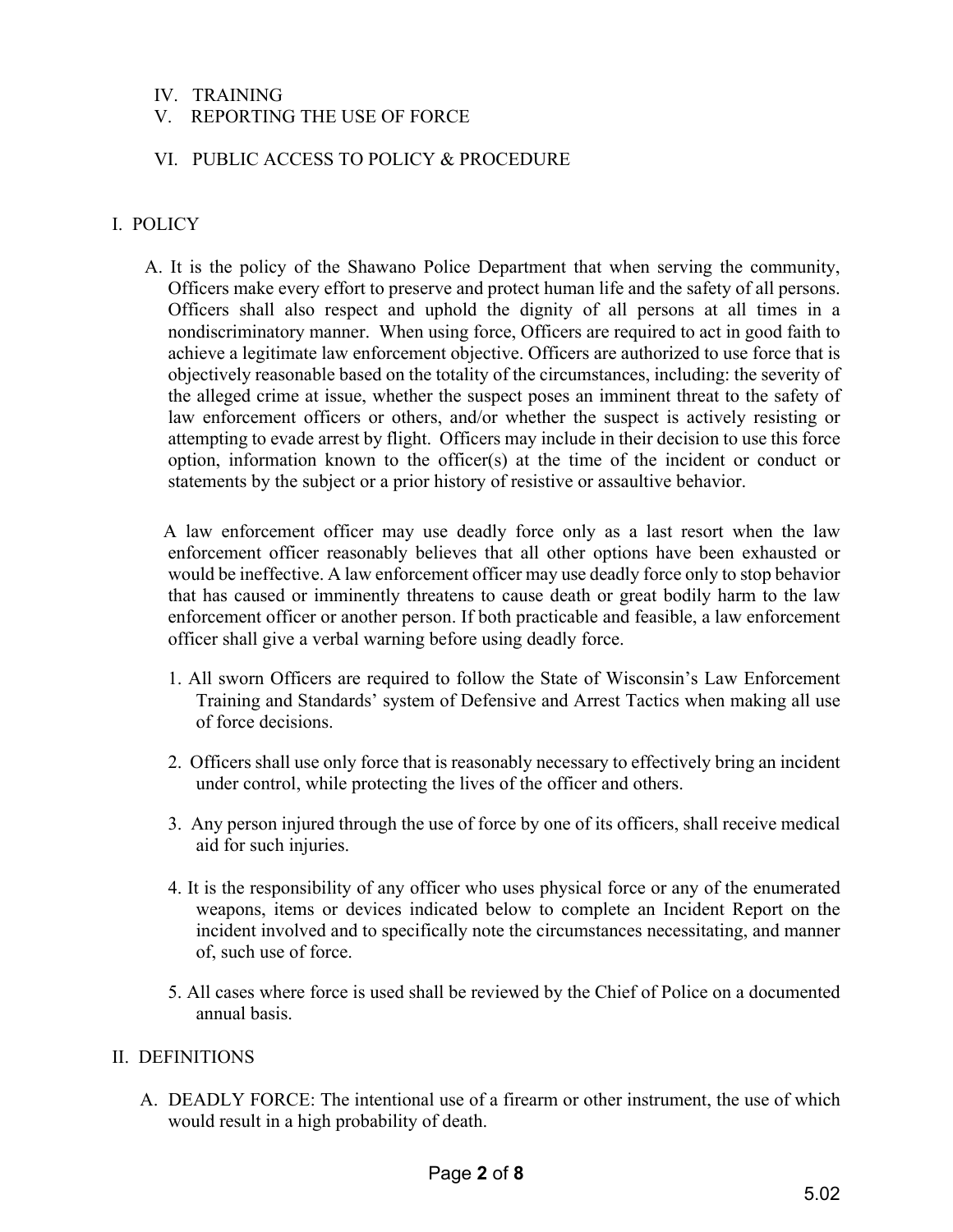- B. DE-ESCALATION- Taking action or communicating verbally or non-verbally during a potential force encounter in an attempt to stabilize the situation and reduce the immediacy of the threat so that more time, options, or/and resources can be called upon to resolve the situation without the use of force or without the reduction of force necessary.
- C. DEFENSIVE AND ARREST TACTICS (DAAT): A system of verbalization skills coupled with physical alternatives.
- D. CONDUCTED ENERGY WEAPON (CEW): A less lethal force device that causes electromuscular disruption to a combative, violent, or potentially combative, violent subject. The use of this device is intended to incapacitate the subject with a minimal potential for causing death or great bodily harm.
- E. GREAT BODILY HARM: "Bodily injury which creates a substantial risk of death, or which causes serious permanent disfigurement, or which causes a permanent or protracted loss or impairment of the function of any bodily member or organ or other serious bodily injury." WI State Statute 939.22(14)
- F. NECK RESTRAINT: an action taken by the use of any force or device to the neck area to restrain a person, including but not limited to:
	- 1. Choke Hold means the intentional and prolonged application of force to the throat, windpipe, or carotid arteries that prevents or hinders breathing or blood flow, reduces the intake of air, or reduces blood flow to the head.
- G. NON-DEADLY FORCE: That amount of force which does not meet the definition of deadly force, but which is an amount of force which, in normal circumstances, can cause bodily harm.
- H. REASONABLE FORCE: That force which an ordinary, prudent, and intelligent person with the same knowledge of the particular situation as the officer would deem necessary.

## III. PROCEDURES

## A. Batons

- 1. The baton may be used by an officer only when it is reasonably apparent that a lesser degree of force would be inadequate to control the situation. The baton may be used by an officer to subdue a violently resisting subject, in self-defense, or in defense of a third person if lesser methods have failed, or if circumstances warrant the immediate use of the baton.
	- a) Only those officers qualified in the Defensive and Arrest Tactics System shall be allowed to carry or use a baton.
	- b) The acceptable primary target areas for the baton are the elbow, knee, and abdomen.
	- c) The intentional striking of an individual above the shoulders is prohibited. Generally, a strike to the head with an impact weapon is considered deadly force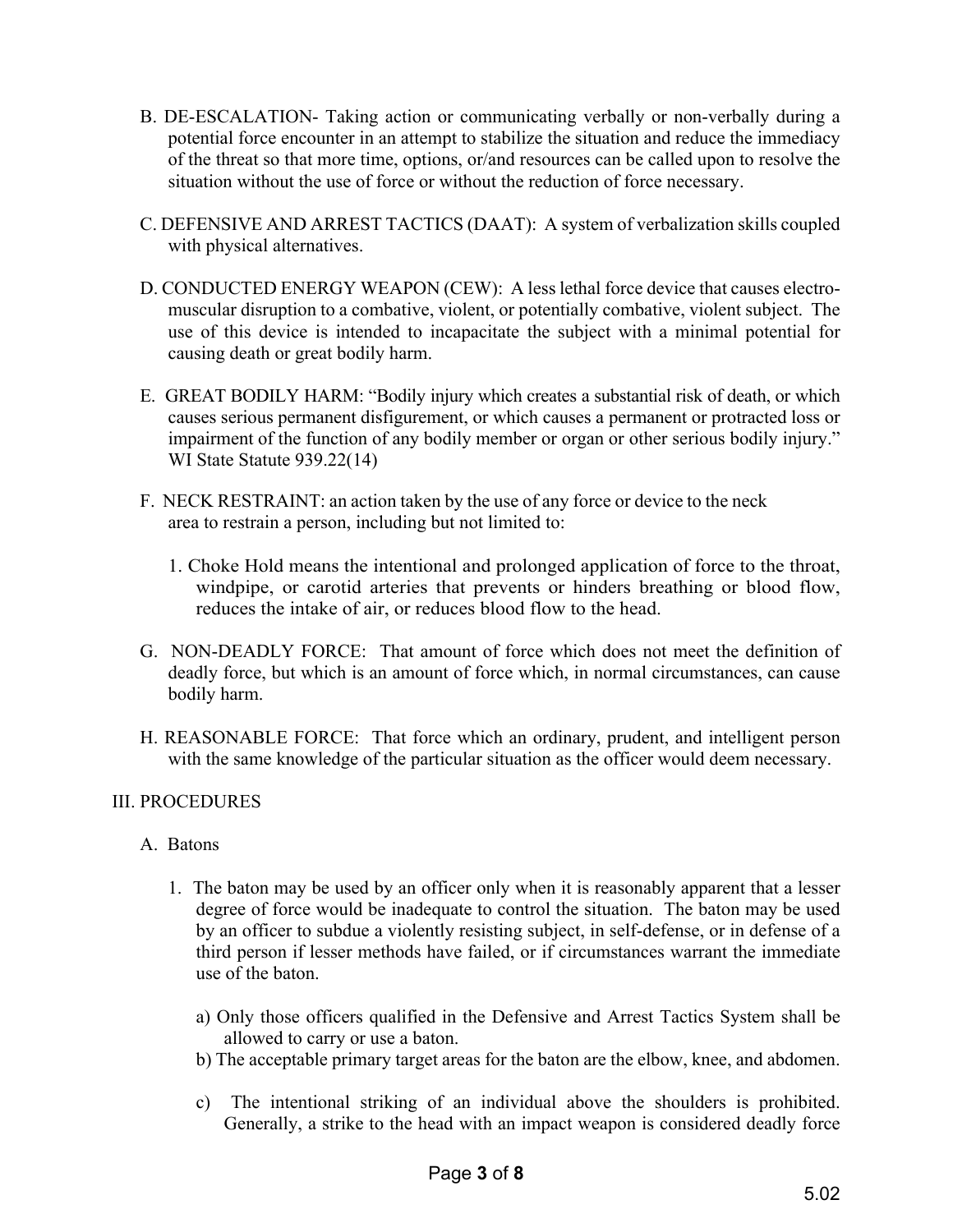and should not be used, unless such an action is justified under the use of deadly force.

However, it is recognized that because of a person's own resistance, the accidental, unintentional striking of a person above the shoulders may occur. If that happens, the officer must articulate this in detail in the report of the incident and will seek immediate medical attention for the subject if treatment is necessary.

- d) Department-approved batons are the only authorized batons. Other devices, flashlights, radios, firearms, etc., are not recommended to be used as impact weapons; however, the Department recognizes that emergency self-defense situations involving other objects and instruments may occur. Expandable or wooden batons are authorized providing the baton of choice is readily available for on-duty, uniformed officers.
- e) When a baton is used against the body of a person, the officer should notify a supervisor and complete an Incident Report.
- 2. The use of neck restraints with a baton or other device by personnel of the Shawano Police Department is prohibited unless the situation requires the use of deadly force that would be justified.
- B. Kinetic Energy Impact Projectiles (Beanbags).
	- 1. Kinetic energy impact projectiles, commonly referred to as "beanbag rounds" may be utilized by trained Department personnel in circumstances where a level of force less than deadly force may be appropriate for resolving the situation, and when the risk associated with closing on the subject to take control makes other alternatives unsuitable.

The option to use kinetic energy impact projectiles may be used when a person poses a significant threat of harm to self or others and unarmed tactics have either been exhausted or would not be effective or safe given the circumstances.

Officers may include in the decision to use this force option information known to the officer at the time of the incident, including conduct of or statements by the subject or prior history of resistive or assaultive behavior.

- 2. When utilized, the Department places the use of kinetic energy impact projectiles and other Less Than Lethal Munitions at the Intermediate Weapon Mode. Less-lethal is defined as the "intentional use of an instrument to impede a subject, the use of which would not cause death."
- 3. An officer should not brandish, display or threaten the use of kinetic energy impact weapon unless he/she can reasonably conclude it use may become justified and is anticipated.
- 4. When kinetic energy impact projectiles (beanbag rounds) are used against the body of a person, the officer should notify the Chief of Police or a supervisor and will complete an Incident Report detailing the circumstances of the incident.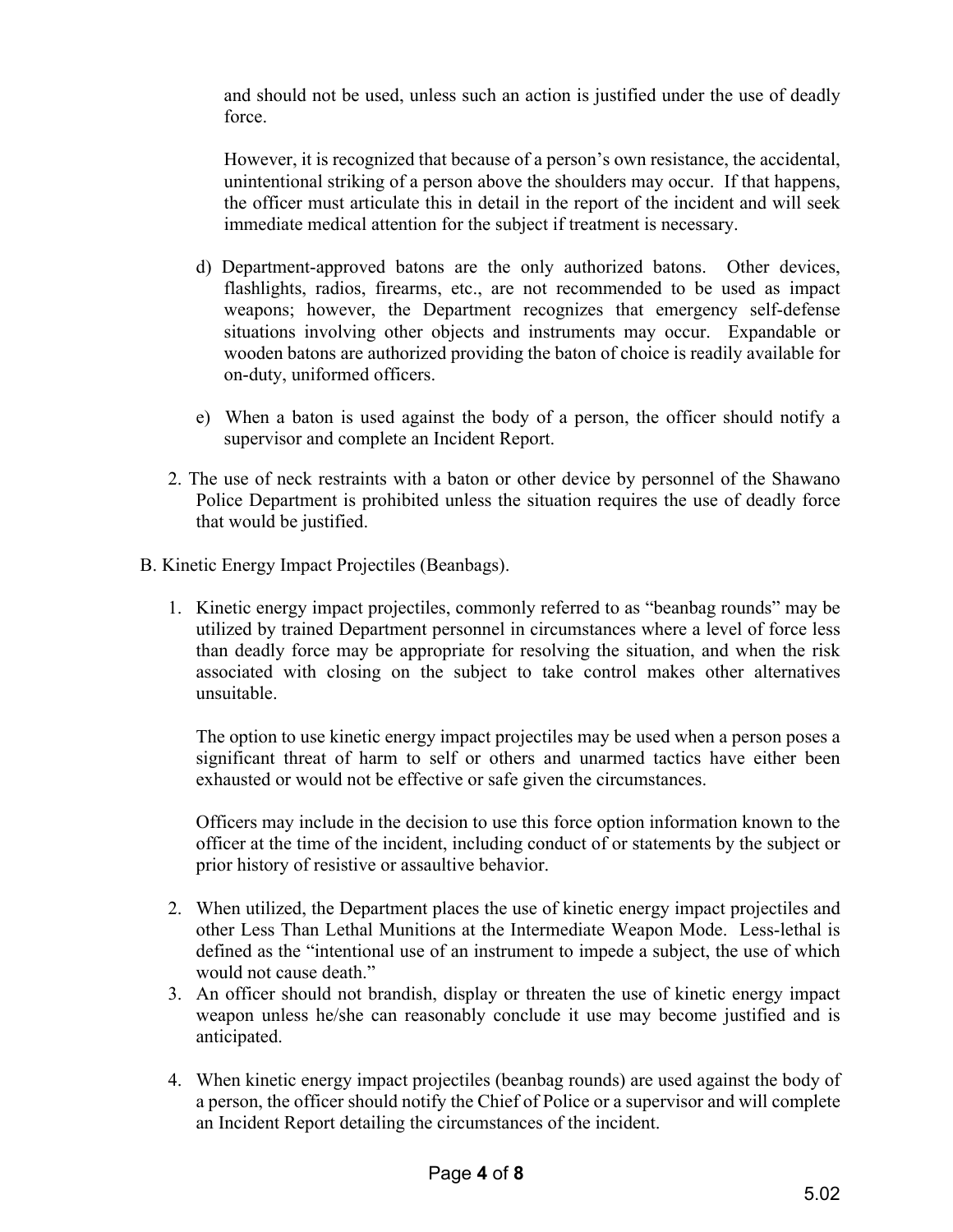- 5. Only Department-authorized and issued kinetic energy impact projectiles may be used, whether delivered by a specialized launcher (37mm Less Lethal Launcher) or a 12 gauge shotgun.
- 6. When deploying a 12 gauge shotgun as a less-lethal option, the officer transitions the weapon from lethal ammunition to kinetic energy impact projectiles. Such transition procedure is be taught during training:
	- a) When possible, efforts should be made to have another officer observe the unloading of lethal ammunition from the shotgun and the loading a less-lethal kinetic energy impact projectiles into the shotgun.
	- b) Once the shotgun has been transitioned from lethal ammunition to less-lethal ammunition, the weapon should be clearly marked as less-lethal weapon. This will be done by applying a piece of orange tape to the front portion of the weapon's barrel.
- 7. Kinetic energy impact projectiles may be delivered to the subject's body in accordance with the following guidelines:
	- a) Primary Target Areas (legs and Buttocks): In addition to legs and buttocks, arms may also be considered a primary target under some circumstances. The officer must consider the proximity of the targeted portion of the arm to vital areas of the body. Primary target areas are considered when incapacitation is necessary but the threat is not imminent. Multiple impacts to the primary target areas should be considered before progressing to the secondary target area.
	- b) Secondary Target Area (Lower Abdomen): The secondary target area is considered when incapacitation is critical due to the imminent threat posed by the subject, but deadly force has not yet become necessary.
	- c) Head/Neck/Chest Area: Intentional impact to these areas is avoided unless the use of deadly force is justified.
- 8. In each instance where kinetic impact projectiles are deployed at an incident, a determination should be made regarding the need for lethal cover. Lethal cover is required in all cases in which the subject possesses a firearm.
- 9. Subjects who are struck by a kinetic energy impact projectile should be transported to a medical facility.
- C. Chemical Control Device
	- 1. The aerosol chemical control device authorized by the Department contains oleoresin capsicum (O.C.). No other aerosol chemical restraint is authorized or allowed without prior approval from the Chief of Police or designee. All O.C. must be non-flammable.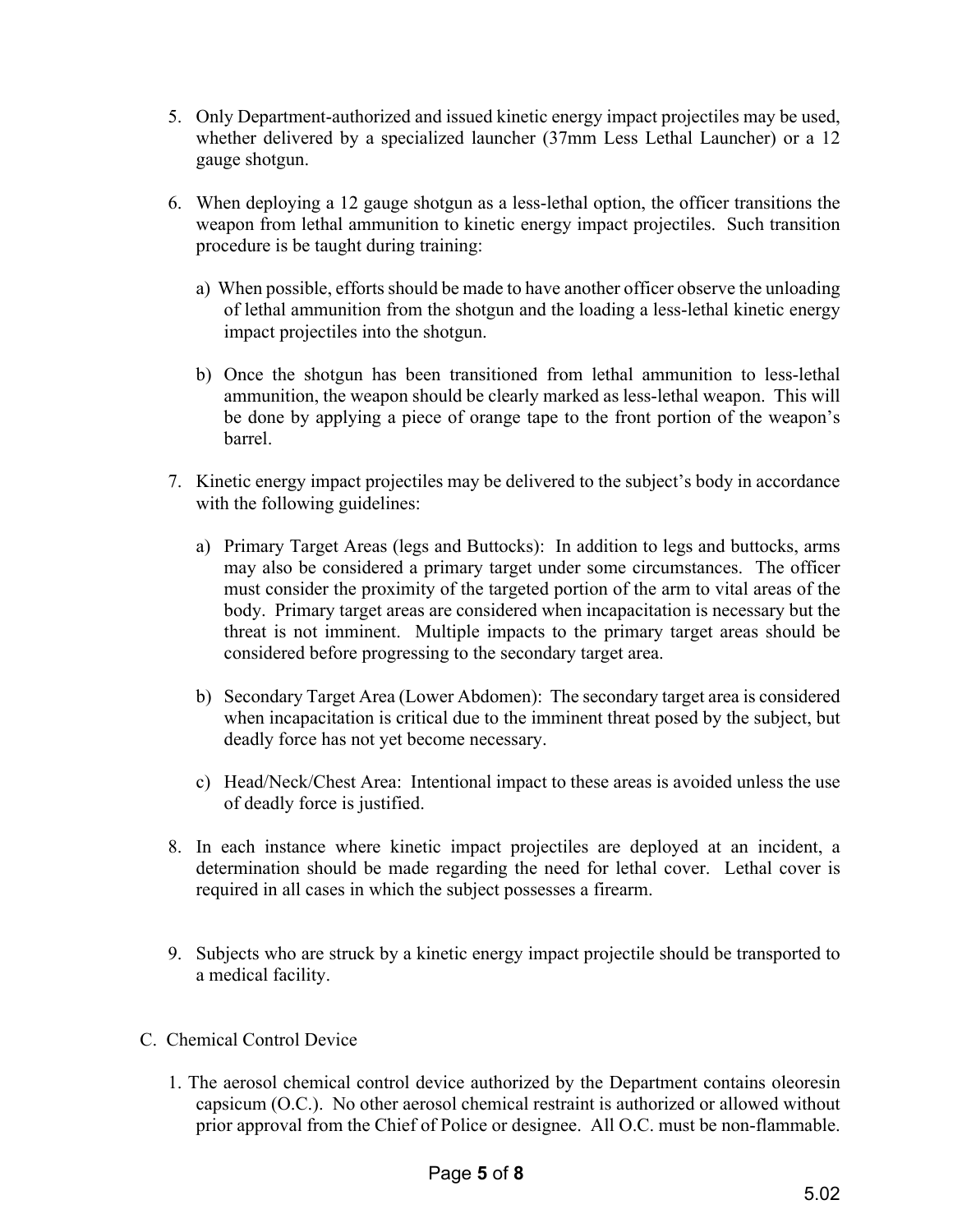- 2. When an officer is threatened with physical force or dealing with a resistive or combative person and lesser control factors are ineffective, consideration should be given to the use of control devices.
- 3. All uniformed officers issued O.C. aerosol will be required to carry it while on duty unless replaced by a Conducted Energy Weapon (CEW) in which case it must be in the squad. This rule shall not apply to administrative personnel and other officers assigned to plain clothes duties within the Department.
- 4. O.C. aerosol will be used consistent with the training provided by the Department and/or the Wisconsin Training and Standards Bureau. Trained officers shall complete a refresher course and a written examination every two years concerning the use of this weapon.
- D. Conducted Energy Weapon (CEW)
	- 1. Only officers who have satisfactorily completed the Department's approved CEW certification training course shall be authorized to carry/use such weapon.
	- 2. The CEW may be used by trained officers when a subject is threatening to actively resist or is actively resisting an officer and the subject poses an articulable threat of harm to an officer or another person. It may also be used when a subject poses a threat of harm to themselves such as self-inflicted injury or a suicide attempt.
	- 3. The CEW is considered to be in the Control Device section of the Intervention Options on the Disturbance Resolution Model.
	- 4. Any use of the CEW shall be consistent with the manufacturer's recommendation and precautions.
	- 5. Passive resistance without posing an articulable threat of harm to officers or others does not permit the use of a CEW.
	- 6. An officer shall not brandish, display, or threaten the use of a CEW unless he or she can reasonably conclude its use may become justified and is anticipated.
	- 7. In each instance that a CEW is deployed in an incident, consideration should be made regarding the need for lethal cover.
	- 8. Officers who deploy a CEW against a subject shall ensure the subject is monitored for injury as soon as practical after the subject is under control.
		- a) If an adverse reaction to the CEW occurs, or if requested by the person, emergency medical services shall be provided to them.
		- b) If the probes are imbedded in sensitive tissue areas, i.e. neck, face, groin, or the breasts of a female, officers shall arrange transport to a medical facility for removal. If the probes are imbedded in other non-sensitive tissue areas, a CEW-trained officer may remove them according to the trained procedures.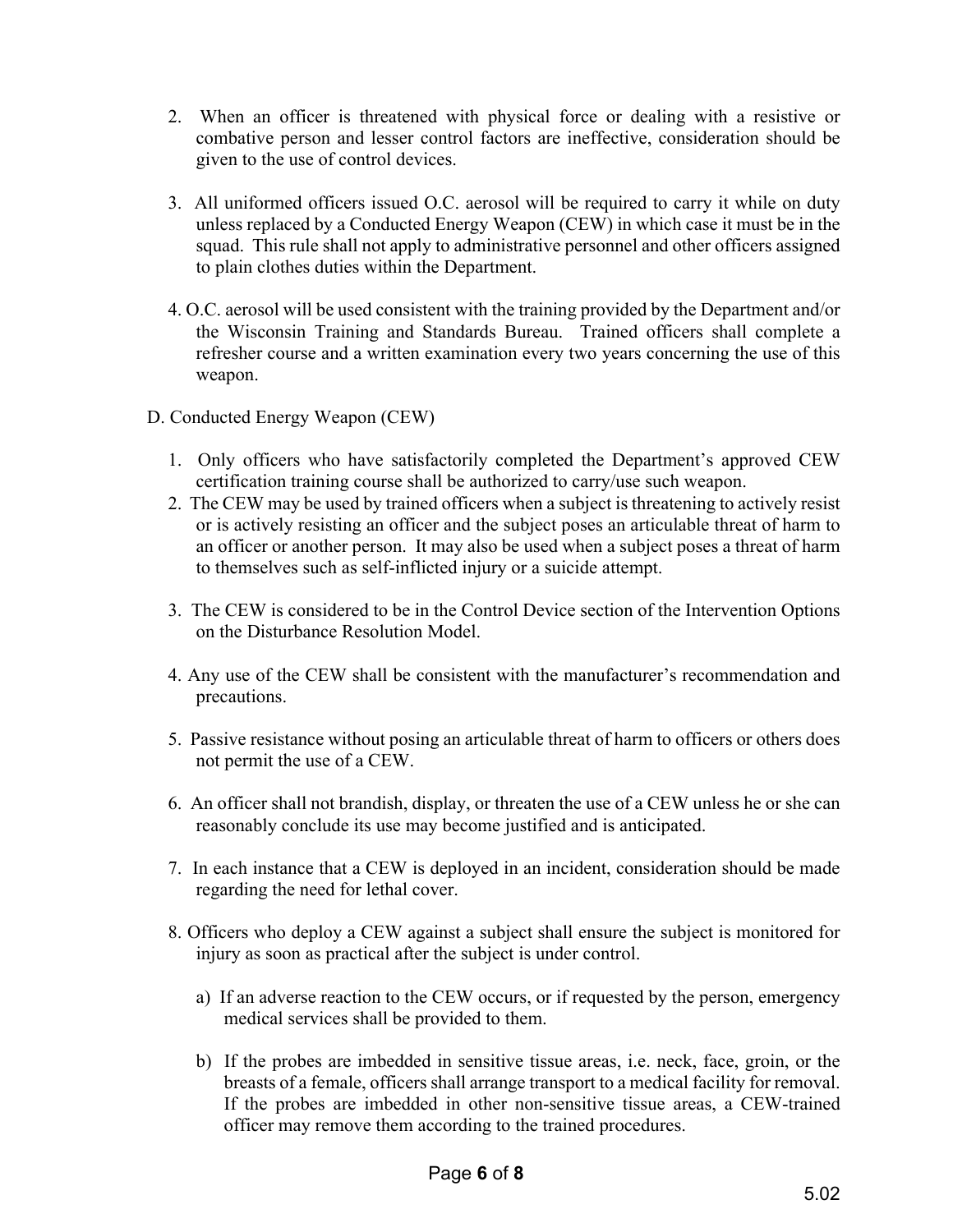- c) After the probes have been removed, they shall be handled as a biohazard and packaged according to the trained procedure. Photographs of the wound site shall be taken if practical. Probes and wires will be retained as evidence.
- 9. Restrictions/Limitations on CEW Deployment
	- a) The CEW should not be used in the following circumstances unless exigent circumstances are present, and those circumstances are clearly articulated:
		- When the officer knows the subject has come in contact with flammable liquids, or is in a flammable atmosphere.
		- When the subject is in a position where a fall may cause substantial injury or death.
		- Punitively, for purposes of coercion, or in an unjustified manner.
		- When a subject is handcuffed and offering no active resistance, or is offering resistance which may be overcome using lesser force.
		- When the subject is visibly pregnant.
		- When it is reasonable to believe that incapacitation of the subject may result in serious injury or death.
		- In situations where the subject is in an elevated position where there is a high possibility that the subject may fall if incapacitated by the CEW.
		- In situations where the subject is in close proximity to water where, if incapacitated by the CEW, there is a high probability that the subject could drown.
		- When the subject is at the extremes of age (young or old) or physically disabled.
		- When a person has an apparent debilitating illness.
- 10. Detention Facility Notification / CEW Use
	- a) Upon use of a CEW on a subject who is subsequently placed in a detention facility, officers will notify detention personnel of such CEW use and any other details that may be appropriate (such as injury complaint).
- 11. Use of the CEW on Animals
	- a) CEW may be used on animals when:
		- (1) A vicious animal is threatening or attacking a person or other animal and the use of other force is not reasonable, or may not be desired given the situation.